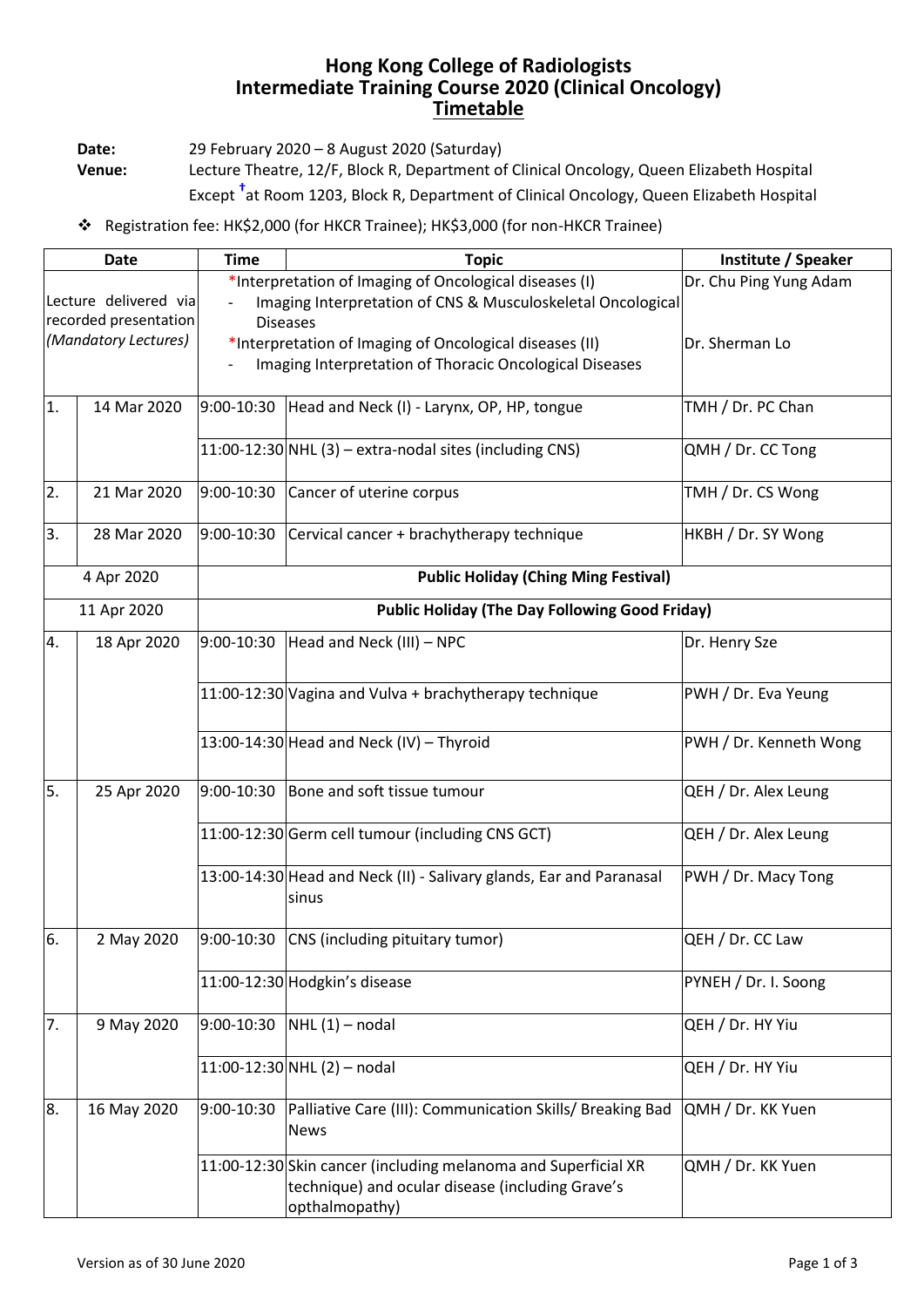## **Hong Kong College of Radiologists Intermediate Training Course 2020 (Clinical Oncology) Timetable**

|     | <b>Date</b> | <b>Time</b>             | <b>Topic</b>                                                                                                                                        | Institute / Speaker        |
|-----|-------------|-------------------------|-----------------------------------------------------------------------------------------------------------------------------------------------------|----------------------------|
| 9.  | 30 May 2020 | 9:00-10:30              | <b>Early Breast Cancer</b>                                                                                                                          | PWH / Dr. Joyce Suen       |
|     |             |                         | 11:00-12:30 Advanced Breast Cancer                                                                                                                  | PMH / Dr. Carol Kwok       |
| 10. | 6 Jun 2020  |                         | $9:00-10:30$ Kidney and bladder                                                                                                                     | PYNEH / Dr. K Chan         |
|     |             |                         | 11:00-12:30 Prostate / CA penis                                                                                                                     | PWH / Dr. Daisy Lam        |
| 11. | 13 Jun 2020 | 9:00-10:30              | Ovary, fallopian tube & peritoneal cancer                                                                                                           | QEH / Dr. Irene Kwok       |
|     |             |                         | 11:00-12:30 Paediatric Tumour                                                                                                                       | QMH / Prof. Dora Kwong     |
| 12. | 20 Jun 2020 |                         | 9:00-10:30 Lung - Advanced stage NSCLC                                                                                                              | UCH / Dr. CK Kwan          |
|     |             |                         | 11:00-12:30 Palliative Care (I): Principle of Palliative Medicine                                                                                   | PYNEH / Dr. I Soong        |
|     |             |                         | 13:00-15:00 Colon, Rectum and Anus (I) & (II)                                                                                                       | QMH / Dr. CL Chiang        |
|     |             | (Mandatary-<br>Lecture) | 15:30-17:00 * Interpretation of Imaging of Oncological diseases (II)<br>Imaging Interpretation of Abdominal & Pelvic<br><b>Oncological Diseases</b> | Dr. Wong Cheuk Kei Kathy   |
| 13. | 27 Jun 2020 | 9:00-10:30              | Plasma cell malignancies                                                                                                                            | QEH / Dr. HC Cheng         |
|     |             |                         | 11:00-12:30 Lung - SCLC and Early stage NSCLC                                                                                                       | PYNEH / Dr. Michael TY Kam |
|     |             | (Mandatary-<br>Lecture) | 14:30-16:00 * Interpretation of Imaging of Oncological diseases (I)<br>Imaging Interpretation of Head & Neck Oncological<br><b>Diseases</b>         | Dr. Luk Yiu Shiobhon       |
| 14. | 4 Jul 2020  | 9:00-10:30              | Pathology (1)                                                                                                                                       | QEH / Dr. John Chan        |
|     |             |                         | $\overline{11:00}$ -12:30 $^{\dagger}$ Pathology (2)                                                                                                | QEH / Dr. John Chan        |
| 15. | 11 Jul 2020 | 9:00-10:30              | Esophagus & Stomach                                                                                                                                 | QMH / Dr. Victor Lee       |
|     |             |                         | 11:00-12:30 RT for benign diseases, special RT techniques                                                                                           | UCH / Dr. YS Yuen          |
| 16. | 18 Jul 2020 | 9:00-10:30              | Liver, pancreas and biliary tract                                                                                                                   | TMH / Dr. AS Lee           |
|     |             |                         | 11:00-12:30 Palliative Care (II): Oncological emergencies and<br>symptom management                                                                 | TMH / Dr. SH Lo            |